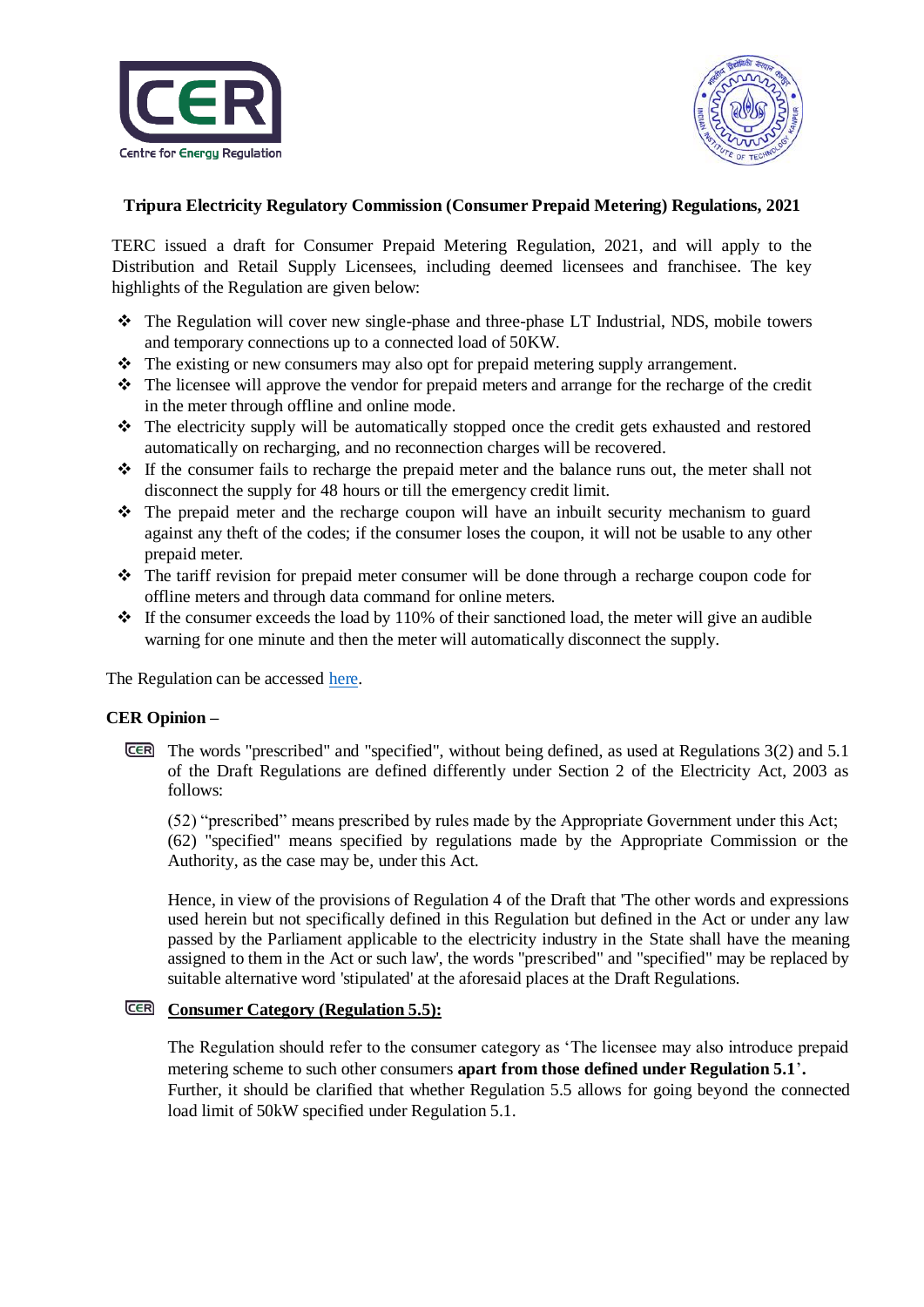



## **Availability of Consumption Data to Consumers (Regulation 5.7):**

The licensee should provide the consumer with the details of their consumption of the previous months in line with the Rule 5.5 of Electricity (Rights of Consumer) Rules, 2020 which states that "*In case of smart meters, the meters shall be read remotely at least once in every month and in case of other pre-payment meters, the meters shall be read by an authorised representative of the distribution licensee at least once in every three months. The data regarding energy consumption shall be made available to the consumer, through website or mobile App or SMS, etc. Consumers having smart pre-payment meters may also be given the data access for checking their consumption on real time basis*".

### **Disconnection of Supply (Regulation 7.8 & 7.13):**

The Regulation 7.8 may be rewritten as 'In case the consumer fails to recharge his prepaid meter account and his balance runs out, the meter shall not disconnect the supply of the consumer for 48 hours or till the emergency credit limit, if any, defined by the licensee for that consumer gets exhausted, *whichever is later'* **(Regulation 7.8)**.

The draft Regulation uses the word **disconnection,** which word is also used at Section 56 of the Electricity Act, 2003 to mean *Disconnection of supply in default of payment*. However in view of specific provisions at Regulations 5.6 of the Draft Regulations that "*It is clarified that provisions of Section 56 of the Act which apply to supply of electricity through post-payment mechanism shall not be applicable to supply through prepaid meters*", the word **disconnection** should not be used here; instead, it should be replaced by cut-off or stop the supply by the meter automatically **(Regulation 7.13)**.

Provided that, the licensee may penalise the consumers for exceeding the contracted demand/ sanctioned load in lieu of the discontinuation of supply. Also, the warning time of one minute is insufficient and should be increased to 10-15 minutes.

### **Concept of Monthly Minimum Charges (Regulation 7.10):**

The concept of monthly minimum charges was introduced to safeguard against potential tampering of the meter and to ensure minimum revenue for the licensee. In case the tariff of the consumer already provides for fixed charges, furthermore, in the context of advance payment available to the licensee, the merit for using monthly minimum charges should not apply. The Commission should do away with monthly minimum charges for the prepaid meter consumers.

### **<u>CER** Revision of Tariff (Regulation 7.11):</u>

The consumer shall not be responsible if the designated person from licensee has not updated the revised tariff in offline prepaid meters through the recharge coupon code.

Provided further that, if the revised tariff has been reduced in such a case, the consumer shall have the right to claim the reduced tariff later.

**Revalidation of Recharge Coupon (Regulation 7.12):** In case the offline recharge coupon remains unused, the utility is obligated to revalidate the same for the unused amount and such revalidation should be done at no cost to the consumer.